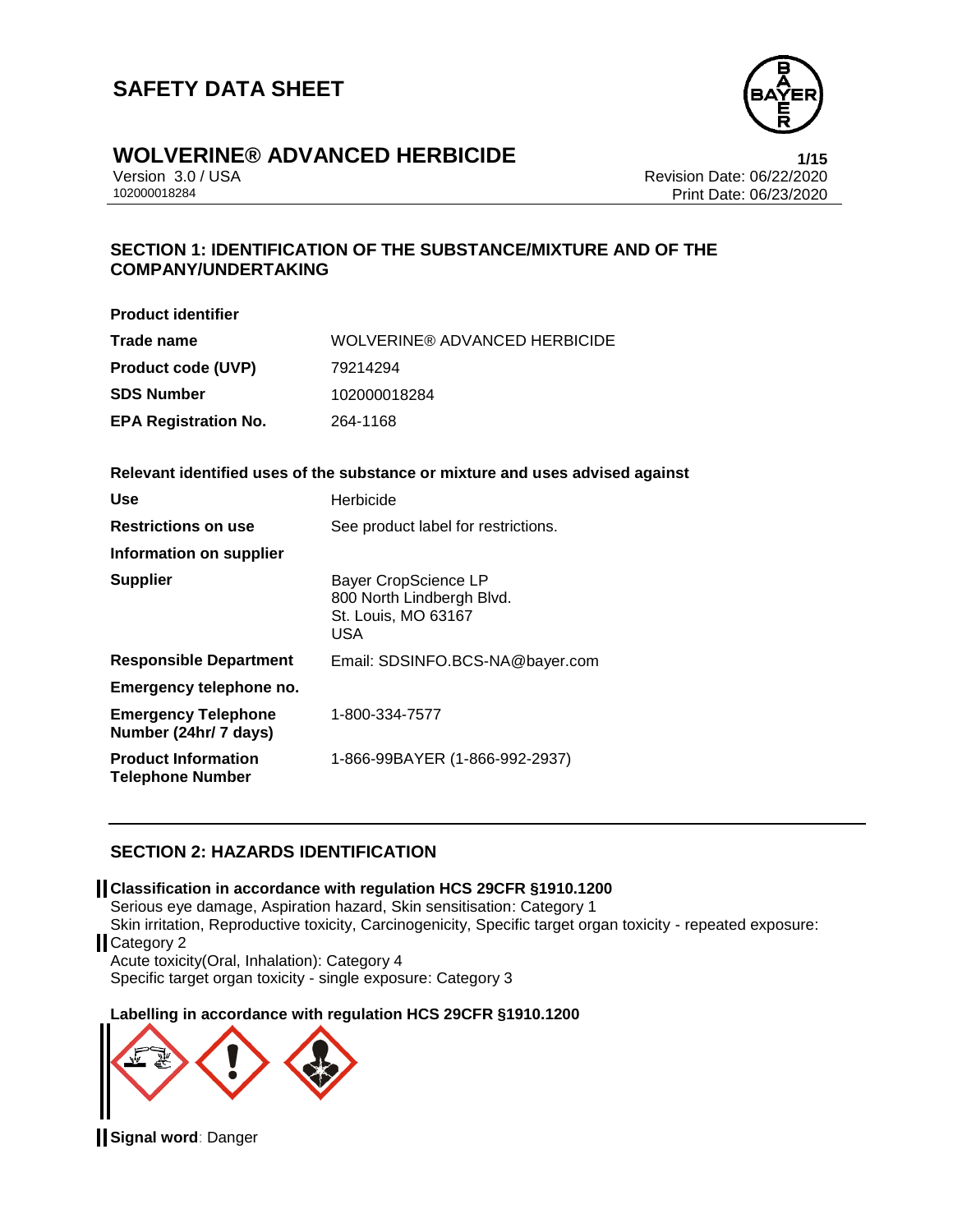

# **WOLVERINE® ADVANCED HERBICIDE**<br>
Version 3.0/USA<br>
Revision Date: 06/22/2020

Version 3.0 / USA Revision Date: 06/22/2020<br>102000018284<br>Print Date: 06/23/2020 Print Date: 06/23/2020

#### **Hazard statements**

Causes serious eye damage. May be fatal if swallowed and enters airways. May cause an allergic skin reaction. Causes skin irritation. Suspected of damaging fertility or the unborn child. Suspected of causing cancer. Harmful if inhaled. May cause damage to organs through prolonged or repeated exposure. May cause respiratory irritation.

#### **Precautionary statements**

Wear protective gloves/ protective clothing/ eye protection/ face protection. Contaminated work clothing should not be allowed out of the workplace. Do not breathe gas/ mist/ vapours/ spray. Wash thoroughly after handling. Obtain special instructions before use. Do not handle until all safety precautions have been read and understood. Do not eat, drink or smoke when using this product. Use only outdoors or in a well-ventilated area. IF IN EYES: Rinse cautiously with water for several minutes. Remove contact lenses, if present and easy to do. Continue rinsing. Immediately call a POISON CENTER/doctor/ physician. IF SWALLOWED: Rinse mouth. Do NOT induce vomiting. IF ON SKIN: Wash with plenty of water/ soap. If skin irritation or rash occurs: Get medical advice/ attention. Specific treatment (see supplemental first aid instructions on this label). Take off contaminated clothing and wash before reuse. IF exposed or concerned: Get medical advice/ attention. IF INHALED: Remove person to fresh air and keep comfortable for breathing. Call a POISON CENTER/doctor/physician if you feel unwell. Store locked up. Store in a well-ventilated place. Keep container tightly closed. Dispose of contents/container in accordance with local regulation.

#### **Hazards Not Otherwise Classified (HNOC)**

No physical hazards not otherwise classified. No health hazards not otherwise classified.

#### **SECTION 3: COMPOSITION/INFORMATION ON INGREDIENTS**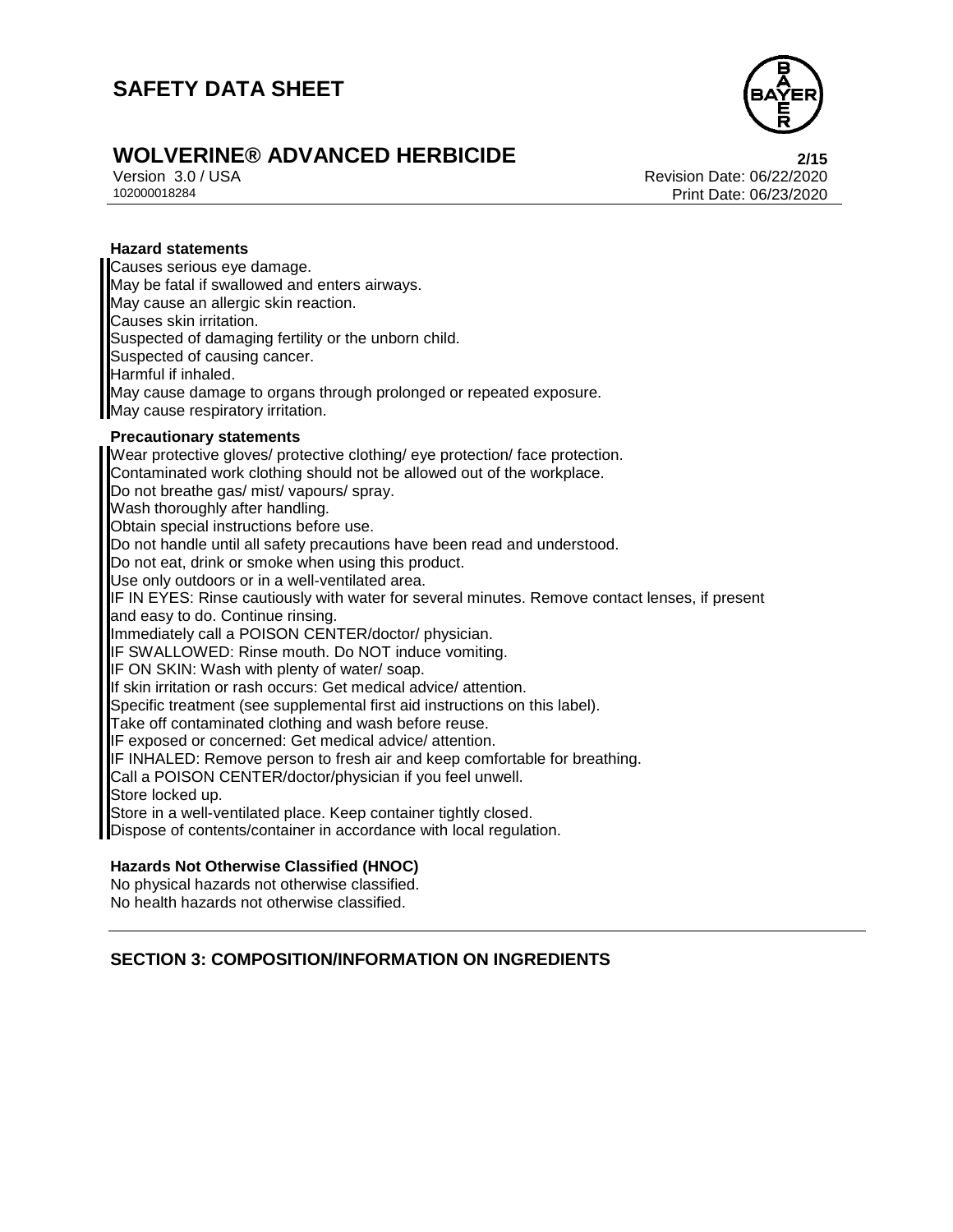

# **WOLVERINE® ADVANCED HERBICIDE**<br>Version 3.0 / USA **Presigne 3.0** / USA **Revision Date: 06/22/2020**

Version 3.0 / USA Revision Date: 06/22/2020<br>102000018284<br>Print Date: 06/23/2020 Print Date: 06/23/2020

| <b>Hazardous Component Name</b>                                              | CAS-No.       | <b>Concentration % by weight</b> |
|------------------------------------------------------------------------------|---------------|----------------------------------|
| Bromoxynil octanoate                                                         | 1689-99-2     | 6.13                             |
| Bromoxynil heptanoate                                                        | 56634-95-8    | 5.93                             |
| Fenoxaprop-P-ethyl                                                           | 71283-80-2    | 4.56                             |
| Pyrasulfotole                                                                | 365400-11-9   | 1.50                             |
| Solvent Naphtha (petroleum), heavy aromatic                                  | 64742-94-5    | 28.1                             |
| Reaction mass of N,N-Dimethyldecan-1-amide and N,N-<br>Dimethyloctanamide    |               | 22.5                             |
| Alcohols, C11-14-iso-, C13-rich, ethoxylated                                 | 78330-21-9    | 17.5                             |
| Naphthalene                                                                  | $91 - 20 - 3$ | 2.9                              |
| Benzenesulfonic acid, mono-C10-13-alkyl derivs., calcium 90194-36-8<br>salts |               | 1.9                              |
| 2-Ethylhexanole                                                              | 104-76-7      | 1.7                              |
| Toluene                                                                      | 108-88-3      | 0.1                              |
|                                                                              |               |                                  |

#### **SECTION 4: FIRST AID MEASURES**

#### **Description of first aid measures**

| <b>General advice</b> | When possible, have the product container or label with you when<br>calling a poison control center or doctor or going for treatment.                                                                                                                                                                     |
|-----------------------|-----------------------------------------------------------------------------------------------------------------------------------------------------------------------------------------------------------------------------------------------------------------------------------------------------------|
| <b>Inhalation</b>     | Move to fresh air. If person is not breathing, call 911 or an ambulance,<br>then give artificial respiration, preferably mouth-to-mouth if possible.<br>Call a physician or poison control center immediately.                                                                                            |
| <b>Skin contact</b>   | Take off contaminated clothing and shoes immediately. Wash off<br>immediately with plenty of water for at least 15 minutes. Call a<br>physician or poison control center immediately.                                                                                                                     |
| Eye contact           | Hold eye open and rinse slowly and gently with water for 15-20<br>minutes. Remove contact lenses, if present, after the first 5 minutes,<br>then continue rinsing eye. Call a physician or poison control center<br>immediately.                                                                          |
| Ingestion             | Call a physician or poison control center immediately. Rinse out mouth<br>and give water in small sips to drink. DO NOT induce vomiting unless<br>directed to do so by a physician or poison control center. Never give<br>anything by mouth to an unconscious person. Do not leave victim<br>unattended. |
|                       | Most important symptoms and effects, both acute and delayed                                                                                                                                                                                                                                               |
|                       | Indication of any immediate medical attention and special treatment needed                                                                                                                                                                                                                                |
| <b>Risks</b>          | Contains hydrocarbon solvents. May pose an aspiration pneumonia<br>hazard.                                                                                                                                                                                                                                |
| <b>Treatment</b>      | Appropriate supportive and symptomatic treatment as indicated by the<br>patient's condition is recommended. There is no specific antidote.                                                                                                                                                                |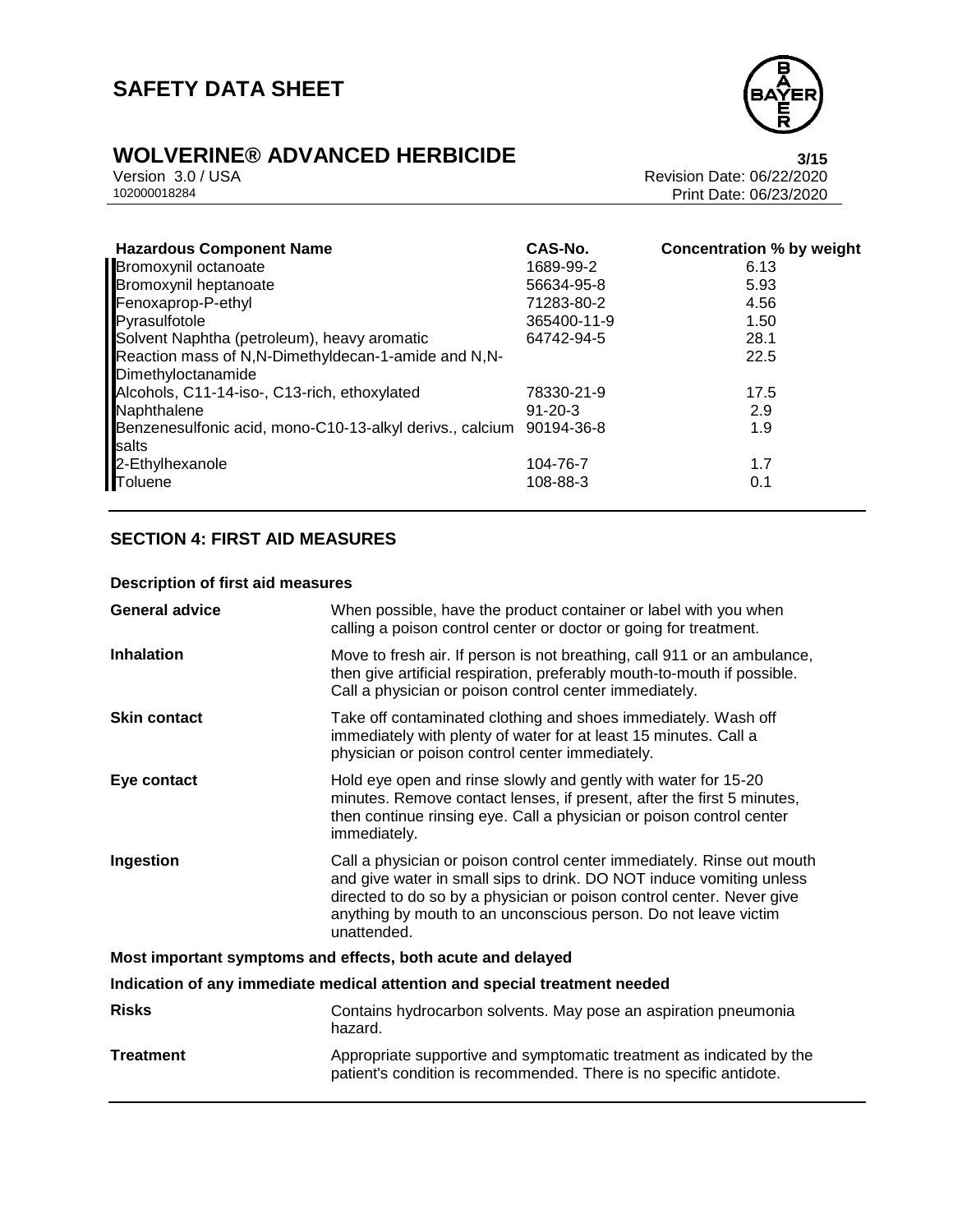

# **WOLVERINE® ADVANCED HERBICIDE**<br>Version 3.0 / USA *All***<sub>15</sub>**<br>Revision Date: 06/22/2020

Version 3.0 / USA Revision Date: 06/22/2020<br>102000018284<br>Print Date: 06/23/2020 Print Date: 06/23/2020

### **SECTION 5: FIREFIGHTING MEASURES**

| <b>Extinguishing media</b>                                         |                                                                                                                                                                                              |
|--------------------------------------------------------------------|----------------------------------------------------------------------------------------------------------------------------------------------------------------------------------------------|
| <b>Suitable</b>                                                    | Use water spray, alcohol-resistant foam, dry chemical or carbon<br>dioxide.                                                                                                                  |
| Unsuitable                                                         | High volume water jet                                                                                                                                                                        |
| <b>Special hazards arising</b><br>from the substance or<br>mixture | Dangerous gases are evolved in the event of a fire.                                                                                                                                          |
| <b>Advice for firefighters</b>                                     |                                                                                                                                                                                              |
| <b>Special protective</b><br>equipment for firefighters            | Firefighters should wear NIOSH approved self-contained breathing<br>apparatus and full protective clothing.                                                                                  |
| <b>Further information</b>                                         | Keep out of smoke. Fight fire from upwind position. Cool closed<br>containers exposed to fire with water spray. Do not allow run-off from<br>fire fighting to enter drains or water courses. |
| <b>I</b> Flash point<br><b>Auto-ignition temperature</b>           | >93.3 °C<br>No data available                                                                                                                                                                |
| Lower explosion limit                                              | No data available                                                                                                                                                                            |
| Upper explosion limit                                              | No data available                                                                                                                                                                            |
| <b>Explosivity</b>                                                 | Not applicable                                                                                                                                                                               |
|                                                                    |                                                                                                                                                                                              |

#### **SECTION 6: ACCIDENTAL RELEASE MEASURES**

**Personal precautions, protective equipment and emergency procedures**

| <b>Precautions</b>                                    | Keep unauthorized people away. Isolate hazard area. Avoid contact<br>with spilled product or contaminated surfaces.                                                                                                                                                                                                                                    |
|-------------------------------------------------------|--------------------------------------------------------------------------------------------------------------------------------------------------------------------------------------------------------------------------------------------------------------------------------------------------------------------------------------------------------|
| Methods and materials for containment and cleaning up |                                                                                                                                                                                                                                                                                                                                                        |
| Methods for cleaning up                               | Soak up with inert absorbent material (e.g. sand, silica gel, acid<br>binder, universal binder, sawdust). Collect and transfer the product<br>into a properly labelled and tightly closed container. Clean<br>contaminated floors and objects thoroughly, observing environmental<br>regulations. Decontaminate tools and equipment following cleanup. |
| <b>Additional advice</b>                              | Use personal protective equipment. If the product is accidentally<br>spilled, do not allow to enter soil, waterways or waste water canal. Do<br>not allow product to contact non-target plants.                                                                                                                                                        |
| Reference to other sections                           | Information regarding safe handling, see section 7.<br>Information regarding personal protective equipment, see section 8.<br>Information regarding waste disposal, see section 13.                                                                                                                                                                    |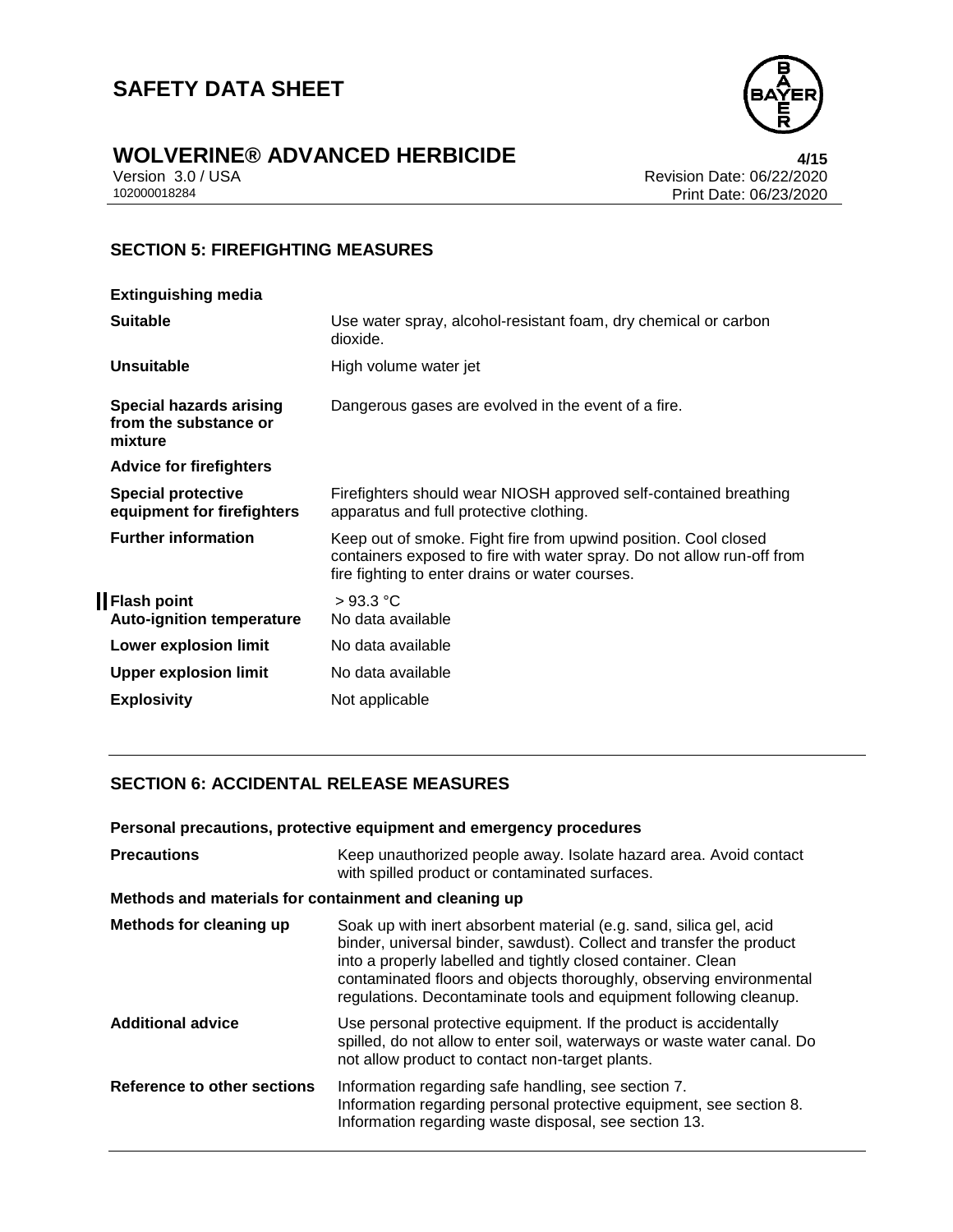

# **WOLVERINE® ADVANCED HERBICIDE**<br>Version 3.0 / USA **by Careford Revision Date: 06/22/2020**

Version 3.0 / USA Revision Date: 06/22/2020<br>102000018284<br>Print Date: 06/23/2020 Print Date: 06/23/2020

#### **SECTION 7: HANDLING AND STORAGE**

#### **Precautions for safe handling**

| Advice on safe handling                                 | Use only in area provided with appropriate exhaust ventilation. Handle<br>and open container in a manner as to prevent spillage.                                                                                                                                                                                                                                                                                                              |
|---------------------------------------------------------|-----------------------------------------------------------------------------------------------------------------------------------------------------------------------------------------------------------------------------------------------------------------------------------------------------------------------------------------------------------------------------------------------------------------------------------------------|
| <b>Hygiene measures</b>                                 | Wash hands thoroughly with soap and water after handling and before<br>eating, drinking, chewing gum, using tobacco, using the toilet or<br>applying cosmetics.<br>Remove Personal Protective Equipment (PPE) immediately after<br>handling this product. Before removing gloves clean them with soap and<br>water. Remove soiled clothing immediately and clean thoroughly before<br>using again. Wash thoroughly and put on clean clothing. |
|                                                         | Conditions for safe storage, including any incompatibilities                                                                                                                                                                                                                                                                                                                                                                                  |
| <b>Requirements for storage</b><br>areas and containers | Store in original container. Keep containers tightly closed in a dry, cool<br>and well-ventilated place. Store in a cool, dry place and in such a<br>manner as to prevent cross contamination with other crop protection<br>products, fertilizers, food, and feed. Protect from freezing.                                                                                                                                                     |

#### **SECTION 8: EXPOSURE CONTROLS/PERSONAL PROTECTION**

#### **Control parameters**

| <b>Components</b>                              | CAS-No.       | <b>Control parameters</b>      | <b>Update</b> | <b>Basis</b>       |
|------------------------------------------------|---------------|--------------------------------|---------------|--------------------|
| Bromoxynil octanoate                           | 1689-99-2     | $0.21$ mg/m $3$<br>(SK-SEN)    |               | OES BCS*           |
| Fenoxaprop-P-ethyl                             | 71283-80-2    | $2.6$ mg/m $3$<br>(TWA)        |               | OES BCS*           |
| Naphthalene                                    | $91 - 20 - 3$ | 10 ppm<br>(TWA)                | 02 2012       | <b>ACGIH</b>       |
| Naphthalene                                    | $91 - 20 - 3$ | 50 mg/m3/10 ppm<br>(REL)       | 2010          | <b>NIOSH</b>       |
| Naphthalene                                    | $91 - 20 - 3$ | 75 mg/m3/15 ppm<br>(STEL)      | 2010          | <b>NIOSH</b>       |
| Naphthalene                                    | $91 - 20 - 3$ | 50 mg/m3/10 ppm<br>(PEL)       | 02 2006       | OSHA <sub>Z1</sub> |
| Naphthalene                                    | $91 - 20 - 3$ | 75 mg/m3/15 ppm<br>(STEL)      | 06 2008       | TN OEL             |
| Naphthalene                                    | $91 - 20 - 3$ | 50 mg/m3/10 ppm<br>(TWA)       | 06 2008       | TN OEL             |
| Naphthalene                                    | $91 - 20 - 3$ | 0.5 mg/m3/0.1 ppm<br>(TWA PEL) | 10 2014       | US CA OEL          |
| Naphthalene                                    | $91 - 20 - 3$ | 10 ppm<br>(TLV)                |               | OES BCS*           |
| Solvent Naphtha<br>(petroleum), heavy aromatic | 64742-94-5    | 200 mg/m3<br>(TWA)             | 03 2014       | <b>ACGIH</b>       |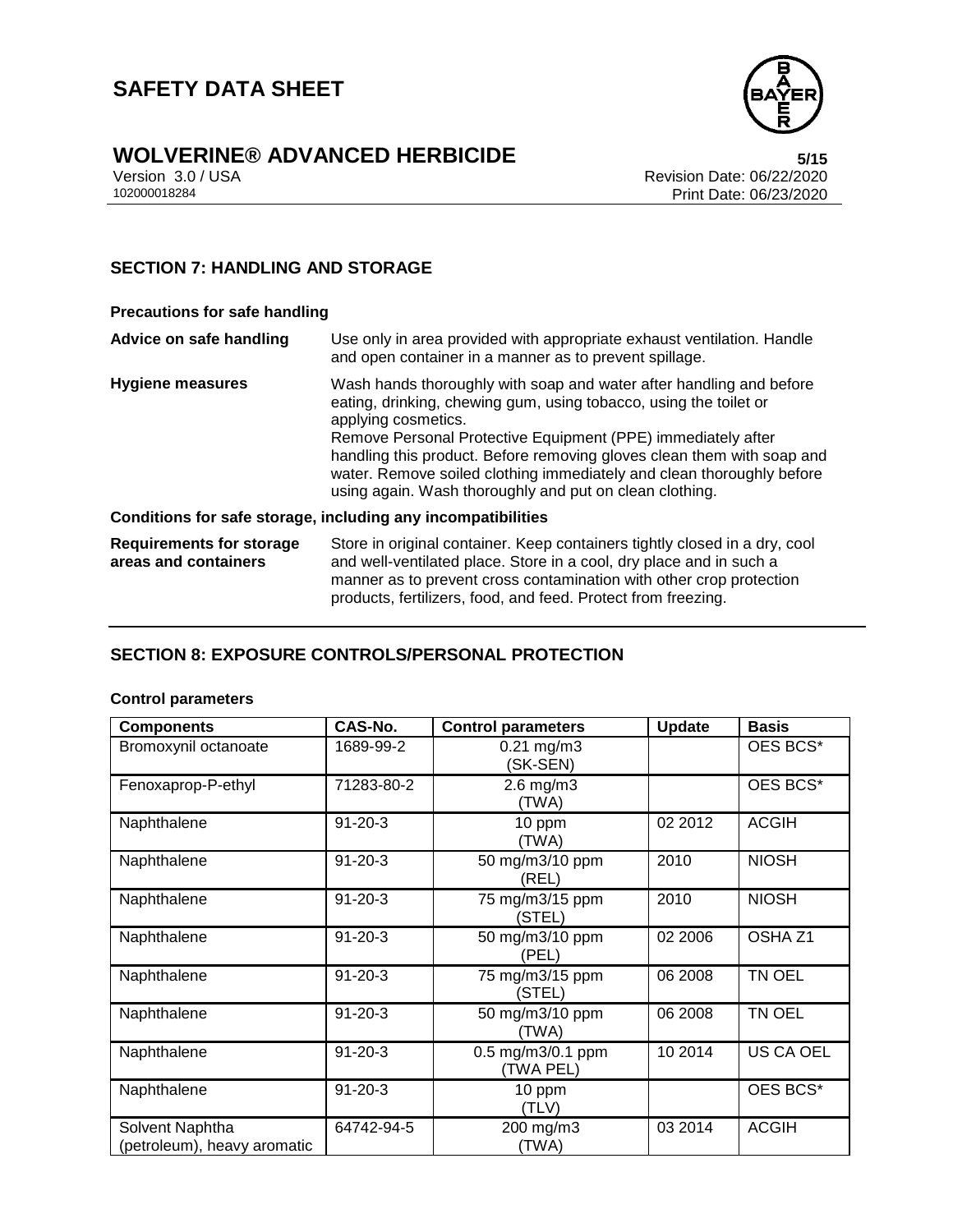

# **WOLVERINE® ADVANCED HERBICIDE**<br>Version 3.0 / USA *CONCRET CONCRET Revision Date:* 06/22/2020

Version 3.0 / USA Revision Date: 06/22/2020<br>102000018284<br>Print Date: 06/23/2020 Print Date: 06/23/2020

| (Non-aerosol.)                                 |            |                                  |         |                    |
|------------------------------------------------|------------|----------------------------------|---------|--------------------|
| Solvent Naphtha<br>(petroleum), heavy aromatic | 64742-94-5 | 100 mg/m3<br>(REL)               | 2010    | <b>NIOSH</b>       |
| Solvent Naphtha<br>(petroleum), heavy aromatic | 64742-94-5 | 1,600 mg/m3/400 ppm<br>(TWA PEL) | 08 2010 | <b>US CA OEL</b>   |
| Toluene                                        | 108-88-3   | 20 ppm<br>(TWA)                  | 02 2012 | <b>ACGIH</b>       |
| Toluene                                        | 108-88-3   | 375 mg/m3/100 ppm<br>(REL)       | 2010    | <b>NIOSH</b>       |
| Toluene                                        | 108-88-3   | 560 mg/m3/150 ppm<br>(STEL)      | 2010    | <b>NIOSH</b>       |
| Toluene                                        | 108-88-3   | 375 mg/m3/100 ppm<br>(TWA)       | 1989    | OSHA Z1A           |
| Toluene                                        | 108-88-3   | 560 mg/m3/150 ppm<br>(STEL)      | 1989    | OSHA Z1A           |
| Toluene                                        | 108-88-3   | 500 ppm<br>(MAX. CONC)           | 02 2006 | OSHA <sub>Z2</sub> |
| Toluene                                        | 108-88-3   | 200 ppm<br>(TWA)                 | 02 2006 | OSHA <sub>Z2</sub> |
| Toluene                                        | 108-88-3   | 300 ppm<br>(CEILING)             | 02 2006 | OSHA <sub>Z2</sub> |
| Toluene                                        | 108-88-3   | 375 mg/m3/100 ppm<br>(TWA)       | 06 2008 | TN OEL             |
| Toluene                                        | 108-88-3   | 580 mg/m3/150 ppm<br>(STEL)      | 06 2008 | TN OEL             |
| Toluene                                        | 108-88-3   | 560 mg/m3/150 ppm<br>(STEL)      | 08 2010 | <b>US CA OEL</b>   |
| Toluene                                        | 108-88-3   | 37 mg/m3/10 ppm<br>(TWA PEL)     | 02 2012 | <b>US CA OEL</b>   |
| Toluene                                        | 108-88-3   | 500 ppm<br>(CEILING)             | 08 2010 | <b>US CA OEL</b>   |
| Toluene                                        | 108-88-3   | 20 ppm<br>(TLV)                  |         | OES BCS*           |

\*OES BCS: Internal Bayer AG, Crop Science Division "Occupational Exposure Standard"

### **Biological occupational exposure limits**

| <b>Components</b> | CAS-No.       | <b>Parameters</b>                                                        | <b>Biological</b><br>specimen | <b>Sampling</b><br>ltime           | Conc.      | <b>Basis</b>     |
|-------------------|---------------|--------------------------------------------------------------------------|-------------------------------|------------------------------------|------------|------------------|
| Naphthalene       | $91 - 20 - 3$ | 1-Naphthol,<br>with<br>hydrolysis +<br>2-Naphthol,<br>with<br>hydrolysis |                               | Sampling<br>time: End of<br>shift. |            | <b>ACGIH BEI</b> |
| Toluene           | 108-88-3      | o-Cresol, with Creatinine                                                |                               | Sampling                           | $0.3$ mg/g | <b>ACGIH BEI</b> |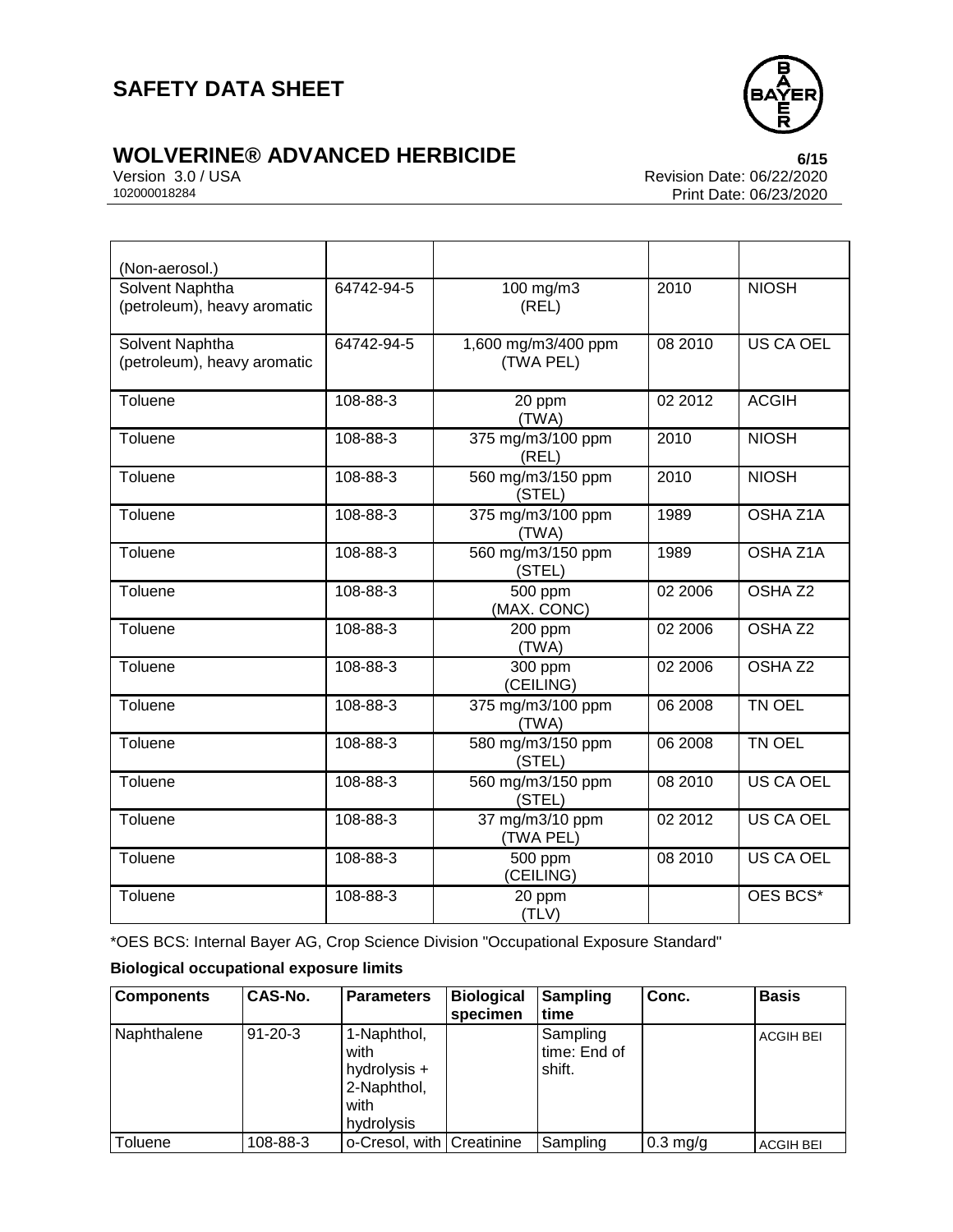

# **WOLVERINE® ADVANCED HERBICIDE**<br>Version 3.0 / USA **Presion 3.0 / USA**

Version 3.0 / USA Revision Date: 06/22/2020<br>102000018284<br>Print Date: 06/23/2020 Print Date: 06/23/2020

|         |          | hydrolysis | in urine     | time: End of<br>shift.                                    |                     |                  |
|---------|----------|------------|--------------|-----------------------------------------------------------|---------------------|------------------|
| Toluene | 108-88-3 | toluene    | <b>Blood</b> | Sampling<br>time: Prior to<br>last shift of<br>work week. | $0.02$ mg/l         | <b>ACGIH BEI</b> |
| Toluene | 108-88-3 | toluene    | Urine        | Sampling<br>time: End of<br>shift.                        | $0.03 \text{ mg/l}$ | <b>ACGIH BEI</b> |

#### **Exposure controls**

#### **Personal protective equipment**

In normal use and handling conditions please refer to the label and/or leaflet. In all other cases the following recommendations would apply.

| <b>Respiratory protection</b>      | When respirators are required, select NIOSH approved equipment<br>based on actual or potential airborne concentrations and in<br>accordance with the appropriate regulatory standards and/or industry<br>recommendations. |
|------------------------------------|---------------------------------------------------------------------------------------------------------------------------------------------------------------------------------------------------------------------------|
| <b>Hand protection</b>             | Chemical resistant nitrile rubber gloves                                                                                                                                                                                  |
| Eye protection                     | Use tightly sealed goggles and face protection.                                                                                                                                                                           |
| Skin and body protection           | Wear long-sleeved shirt and long pants and shoes plus socks.                                                                                                                                                              |
| <b>General protective measures</b> | Follow manufacturer's instructions for cleaning/maintaining PPE. If<br>no such instructions for washables, use detergent and warm/tepid<br>water.<br>Keep and wash PPE separately from other laundry.                     |

#### **SECTION 9. PHYSICAL AND CHEMICAL PROPERTIES**

| Appearance                      | beige to brown                             |
|---------------------------------|--------------------------------------------|
| <b>Physical State</b>           | Liquid                                     |
| Odor                            | aromatic                                   |
| <b>Odour Threshold</b>          | No data available                          |
| рH                              | 6.3 - 6.5 (10 %) (23 °C) (deionized water) |
| <b>Viscosity, kinematic</b>     | No data available                          |
| Vapor Pressure                  | No data available                          |
| Vapor Density (Air = 1)         | No data available                          |
| <b>Density</b>                  | 1.04 g/cm <sup>3</sup> (20 °C)             |
| <b>Evaporation rate</b>         | No data available                          |
| <b>Boiling Point</b>            | No data available                          |
| <b>Melting / Freezing Point</b> | No data available                          |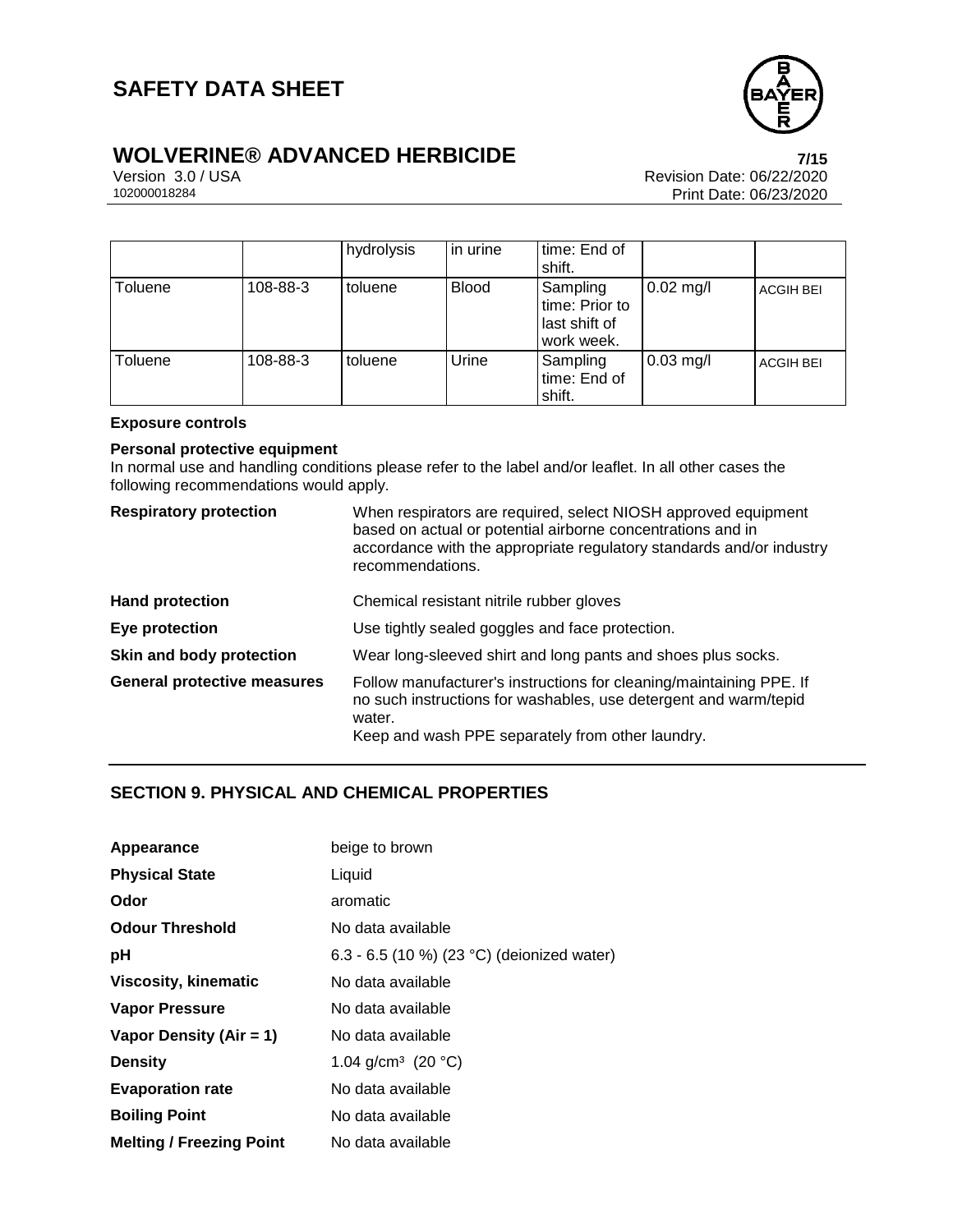

# **WOLVERINE® ADVANCED HERBICIDE**<br>Version 3.0 / USA **by Careford Revision Date: 06/22/2020**

Version 3.0 / USA Revision Date: 06/22/2020<br>102000018284<br>Print Date: 06/23/2020 Print Date: 06/23/2020

| <b>Water solubility</b>                                  | emulsifiable                    |
|----------------------------------------------------------|---------------------------------|
| <b>Minimum Ignition Energy</b>                           | Not applicable                  |
| <b>Decomposition</b><br>temperature                      | Stable under normal conditions. |
| Self-accelarating<br>decomposition temperature<br>(SADT) | No data available               |
| <b>Partition coefficient: n-</b><br>octanol/water        | No data available               |
| <b>IViscosity</b>                                        | 17.6 cps                        |
| <b>Flammability</b>                                      | No data available               |
| <b>I</b> Flash point                                     | >93.3 °C                        |
| <b>Auto-ignition temperature</b>                         | No data available               |
| Lower explosion limit                                    | No data available               |
| <b>Upper explosion limit</b>                             | No data available               |
| <b>Explosivity</b>                                       | Not applicable                  |
| <b>Particle size</b>                                     | No data available               |

#### **SECTION 10: STABILITY AND REACTIVITY**

| <b>Reactivity</b>                            |                                                                                         |
|----------------------------------------------|-----------------------------------------------------------------------------------------|
| <b>Thermal decomposition</b>                 | Stable under normal conditions.                                                         |
| <b>Chemical stability</b>                    | Stable under recommended storage conditions.                                            |
| <b>Possibility of hazardous</b><br>reactions | No hazardous reactions when stored and handled according to<br>prescribed instructions. |
| <b>Conditions to avoid</b>                   | Extremes of temperature and direct sunlight.                                            |
| Incompatible materials                       | No incompatible materials known.                                                        |
| <b>Hazardous decomposition</b><br>products   | No decomposition products expected under normal conditions of use.                      |

#### **SECTION 11: TOXICOLOGICAL INFORMATION**

**Exposure routes** Ingestion, Eye contact, Skin Absorption, Inhalation **Immediate Effects**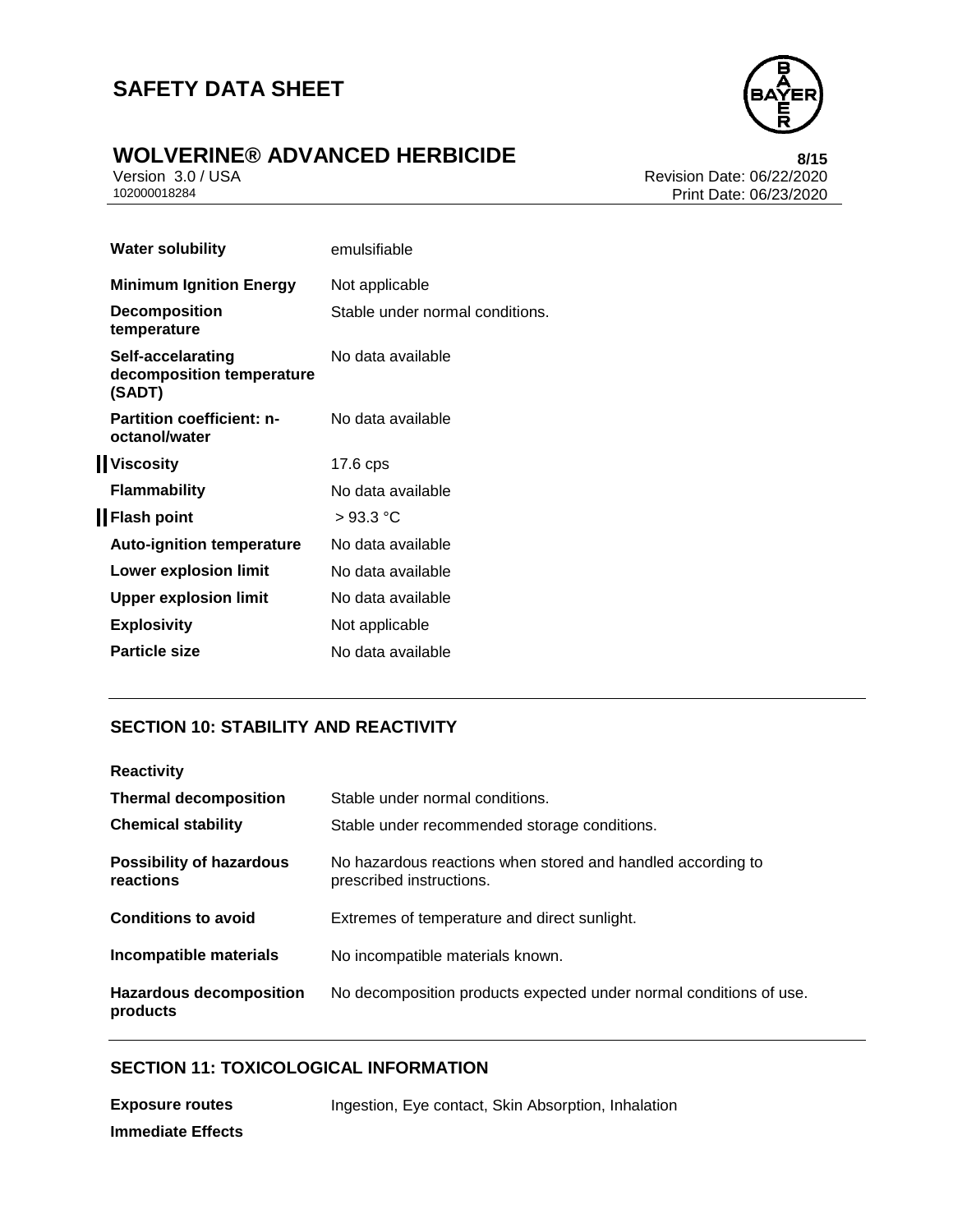### **WOLVERINE® ADVANCED HERBICIDE 9/15**

Version 3.0 / USA Revision Date: 06/22/2020<br>102000018284<br>Revision Date: 06/23/2020 Print Date: 06/23/2020

| Eye                                  | Corrosive - causes irreversible eye damage.                                                                                          |
|--------------------------------------|--------------------------------------------------------------------------------------------------------------------------------------|
| <b>Skin</b>                          | Prolonged or frequently repeated skin contact may cause allergic<br>reactions in some individuals. Harmful if absorbed through skin. |
| Ingestion                            | Harmful if swallowed.                                                                                                                |
| Information on toxicological effects |                                                                                                                                      |
| <b>Acute oral toxicity</b>           | LD50 (female Rat) 1,105 mg/kg                                                                                                        |
| <b>Acute inhalation toxicity</b>     | LC50 (Rat) > 2.02 mg/l<br>Exposure time: 4 h<br>Determined in the form of liquid aerosol.<br>highest concentration tested            |
| <b>Acute dermal toxicity</b>         | LD50 (Rat) > 2,000 mg/kg                                                                                                             |
| <b>Skin corrosion/irritation</b>     | Moderate skin irritation. (Rabbit)                                                                                                   |
| Serious eye damage/eye<br>irritation | Severe eye irritation. (Rabbit)                                                                                                      |
| Respiratory or skin<br>sensitisation | Skin: Sensitising (Guinea pig)                                                                                                       |

#### **Assessment STOT Specific target organ toxicity – single exposure**

Bromoxynil: Based on available data, the classification criteria are not met. Fenoxaprop-P-ethyl: Based on available data, the classification criteria are not met. Pyrasulfotole: Based on available data, the classification criteria are not met.

#### **Assessment STOT Specific target organ toxicity – repeated exposure**

Bromoxynil caused specific target organ toxicity in experimental animal studies in the following organ(s): Liver. The observed effects do not appear to be relevant for humans.

Fenoxaprop-P-ethyl did not cause specific target organ toxicity in rats. Fenoxaprop-P-ethyl caused specific target organ toxicity in experimental animal studies in mice in the following organ(s): Kidney. Pyrasulfotole did not cause specific target organ toxicity in experimental animal studies.

#### **Assessment mutagenicity**

Bromoxynil was not mutagenic or genotoxic based on the overall weight of evidence in a battery of in vitro and in vivo tests.

Fenoxaprop-P-ethyl was not mutagenic or genotoxic in a battery of in vitro and in vivo tests. Pyrasulfotole was not genotoxic in a battery of in vitro and in vivo tests.

#### **Assessment carcinogenicity**

Bromoxynil caused at high dose levels an increased incidence of tumours in mice in the following organ(s): Liver. The mechanism of tumour formation is not considered to be relevant to man. Fenoxaprop-P-ethyl demonstrated no carcinogenic potential in a lifetime feeding study in rats. Fenoxaprop-P-ethyl caused an increased incidence of liver tumours in mice at high doses. Fenoxaprop-P-ethyl causes tumours through peroxisome proliferation. The mechanism that triggers tumours in rodents and the type of tumours observed are not relevant to humans.

Pyrasulfotole caused at high dose levels an increased incidence of tumours in the following organ(s): Cornea, urinary bladder. The mechanism that triggers tumours in rodents and the type of tumours observed are not relevant to humans.

#### **ACGIH**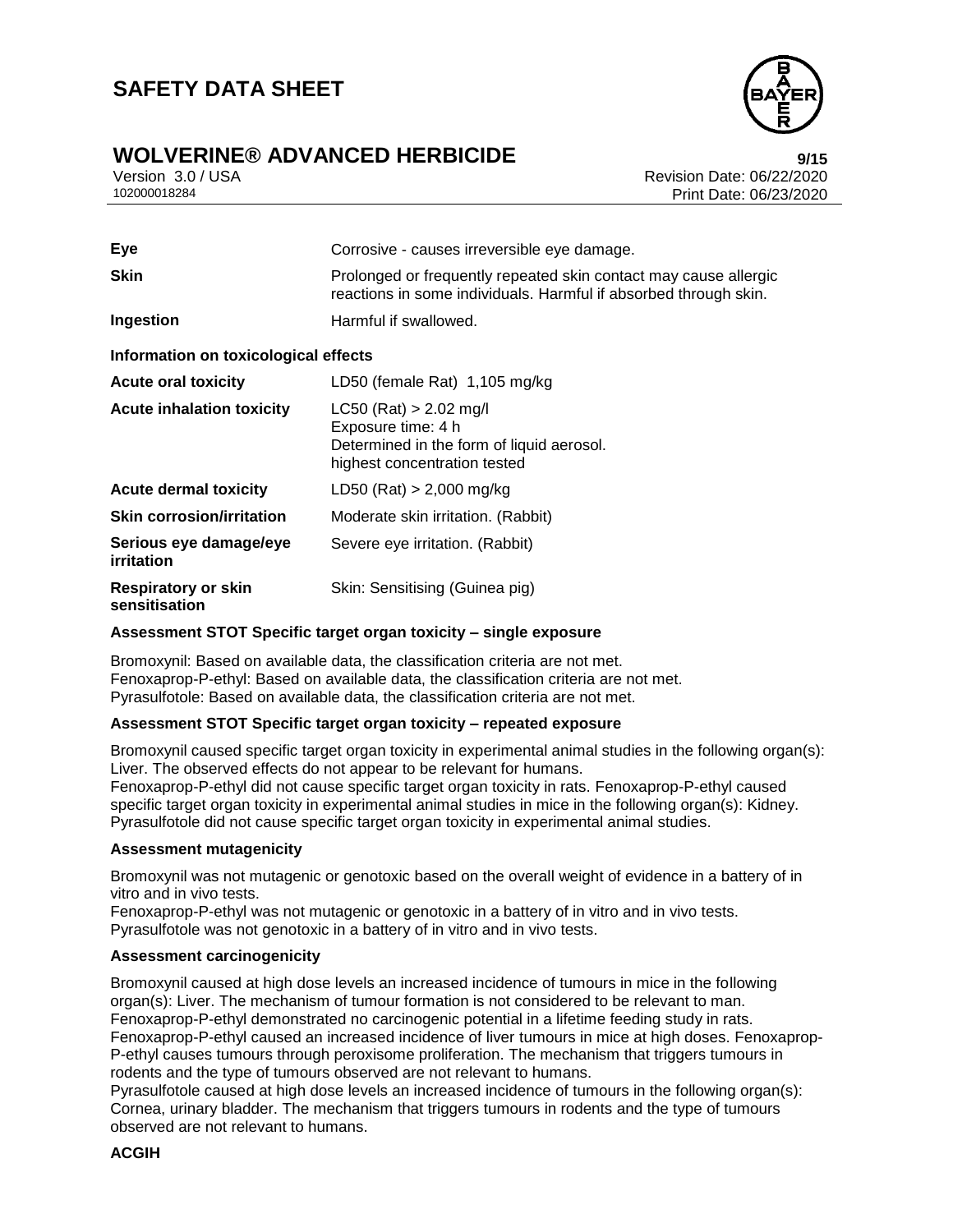

### **WOLVERINE® ADVANCED HERBICIDE 10/15**

Version 3.0 / USA Revision Date: 06/22/2020 Print Date: 06/23/2020

| 64742-94-5<br>$91 - 20 - 3$<br>108-88-3 | Group A3<br>Group A3<br>Group A4                |
|-----------------------------------------|-------------------------------------------------|
|                                         |                                                 |
| $91 - 20 - 3$                           |                                                 |
|                                         |                                                 |
| $91 - 20 - 3$<br>108-88-3               | Overall evaluation: 2B<br>Overall evaluation: 3 |
|                                         |                                                 |

#### **OSHA**

None.

#### **Assessment toxicity to reproduction**

Bromoxynil did not cause reproductive toxicity in a two-generation study in rats. Fenoxaprop-P-ethyl did not cause reproductive toxicity in a two-generation study in rats. Pyrasulfotole did not cause reproductive toxicity in a two-generation study in rats.

#### **Assessment developmental toxicity**

Bromoxynil caused a delayed foetal growth, an increased incidence of non-specific malformations. Bromoxynil caused developmental toxicity only at dose levels toxic to the dams. Fenoxaprop-P-ethyl did not cause developmental toxicity in rats and rabbits. Pyrasulfotole did not cause developmental toxicity in rats and rabbits.

#### **Aspiration hazard**

May be fatal if swallowed and enters airways.

#### **Further information**

Only acute toxicity studies have been performed on the formulated product. The non-acute information pertains to the active ingredient(s).

#### **SECTION 12: ECOLOGICAL INFORMATION**

| <b>Toxicity to fish</b> | LC50 (Oncorhynchus mykiss (rainbow trout)) 0.39 mg/l<br>Exposure time: 96 h<br>The value mentioned relates to the active ingredient fenoxaprop-P-ethyl.          |
|-------------------------|------------------------------------------------------------------------------------------------------------------------------------------------------------------|
|                         | LC50 (Lepomis macrochirus (Bluegill sunfish)) 0.19 mg/l<br>Exposure time: 96 h<br>The value mentioned relates to the active ingredient fenoxaprop-P-ethyl.       |
|                         | LC50 (Lepomis macrochirus (Bluegill sunfish)) 0.041 mg/l<br>Exposure time: 96 h<br>The value mentioned relates to the active ingredient bromoxynil<br>octanoate. |
|                         | LC50 (Lepomis macrochirus (Bluegill sunfish)) 0.029 mg/l<br>Exposure time: 96 h                                                                                  |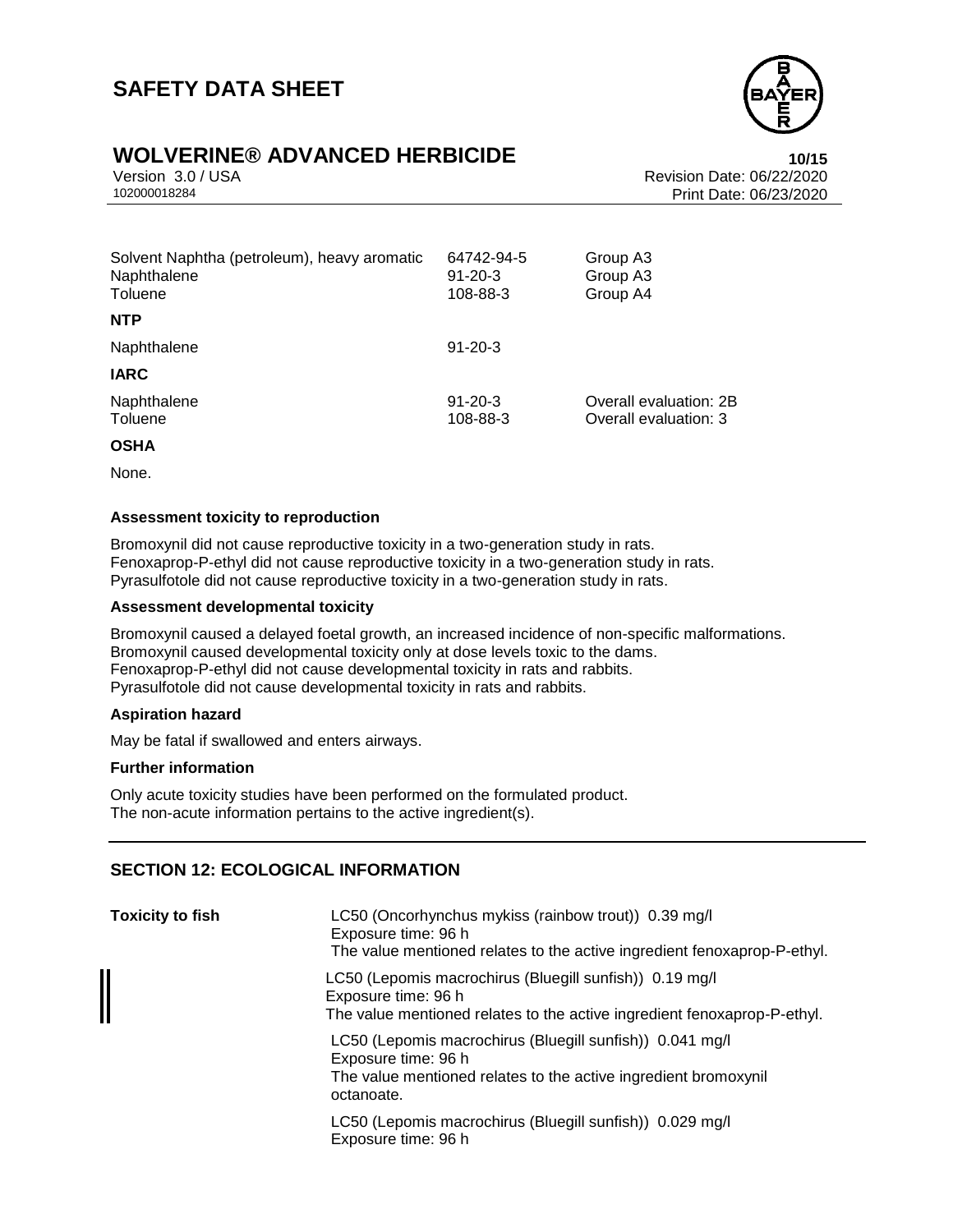

# **WOLVERINE® ADVANCED HERBICIDE**<br>Version 3.0 / USA **Presigne 3.0** / USA

Version 3.0 / USA Revision Date: 06/22/2020<br>102000018284<br>Print Date: 06/23/2020 Print Date: 06/23/2020

|                                                            | The value mentioned relates to the active ingredient bromoxynil<br>heptanoate.                                                                                                                                        |
|------------------------------------------------------------|-----------------------------------------------------------------------------------------------------------------------------------------------------------------------------------------------------------------------|
| <b>Chronic toxicity to fish</b>                            | Oncorhynchus mykiss (rainbow trout)<br>NOEC: 0.036 mg/l<br>Exposure time: 91 d<br>The value mentioned relates to the active ingredient fenoxaprop-P-ethyl.                                                            |
| Toxicity to aquatic<br>invertebrates                       | EC50 (Daphnia magna (Water flea)) > 1.058 mg/l<br>Exposure time: 48 h<br>The value mentioned relates to the active ingredient fenoxaprop-P-ethyl.<br>No acute toxicity was observed at its limit of water solubility. |
|                                                            | EC50 (Daphnia magna (Water flea)) 0.046 mg/l<br>Exposure time: 48 h<br>The value mentioned relates to the active ingredient bromoxynil<br>octanoate.                                                                  |
|                                                            | EC50 (Daphnia magna (Water flea)) 0.031 mg/l<br>Exposure time: 48 h<br>The value mentioned relates to the active ingredient bromoxynil<br>heptanoate.                                                                 |
| <b>Chronic toxicity to aquatic</b><br><i>invertebrates</i> | NOEC (Daphnia (water flea)): 0.22 mg/l<br>Exposure time: 21 d<br>The value mentioned relates to the active ingredient fenoxaprop-P-ethyl.                                                                             |
|                                                            |                                                                                                                                                                                                                       |
| <b>Toxicity to aquatic plants</b>                          | EC50 (Raphidocelis subcapitata (freshwater green alga)) 0.54 mg/l<br>Biomass; Exposure time: 72 h<br>The value mentioned relates to the active ingredient fenoxaprop-P-ethyl.                                         |
|                                                            | EC50 (Navicula pelliculosa (Freshwater diatom)) 0.043 mg/l<br>Exposure time: 120 h<br>The value mentioned relates to the active ingredient bromoxynil<br>octanoate.                                                   |
|                                                            | EC50 (Raphidocelis subcapitata (freshwater green alga)) 0.083 mg/l<br>Exposure time: 120 h<br>The value mentioned relates to the active ingredient bromoxynil<br>heptanoate.                                          |
|                                                            | EC50 (Lemna gibba (gibbous duckweed)) 0.073 mg/l<br>The value mentioned relates to the active ingredient bromoxynil<br>octanoate.                                                                                     |
|                                                            | EC50 (Lemna gibba (gibbous duckweed)) 0.21 mg/l<br>Exposure time: 336 h<br>The value mentioned relates to the active ingredient bromoxynil<br>heptanoate.                                                             |
| <b>Toxicity to bacteria</b>                                | EC50 (activated sludge) > 1,000 mg/l<br>Exposure time: 3 h<br>The value mentioned relates to the active ingredient fenoxaprop-P-ethyl.                                                                                |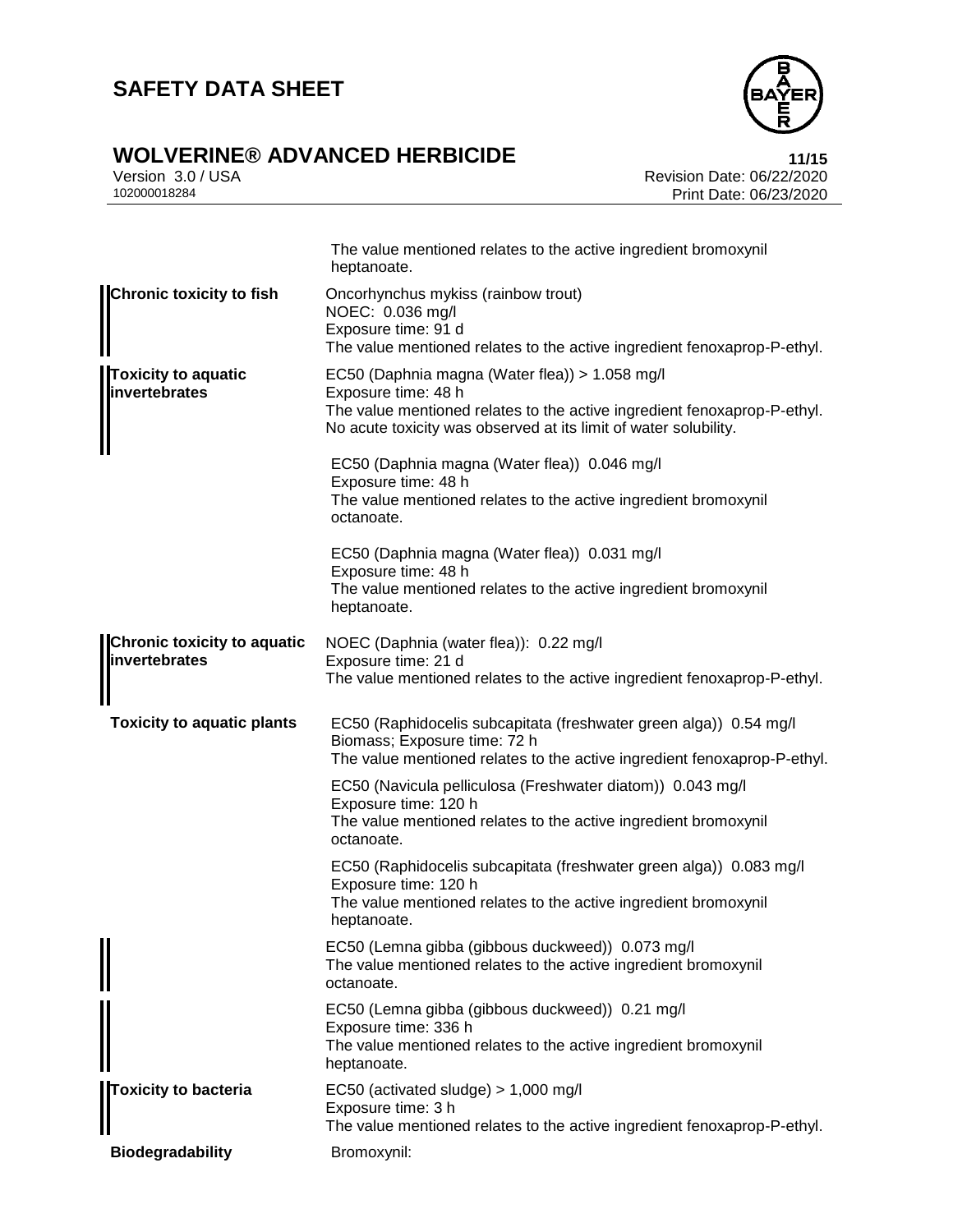

# **WOLVERINE® ADVANCED HERBICIDE**<br>Version 3.0 / USA **12/15**<br>Revision Date: 06/22/2020

Version 3.0 / USA Revision Date: 06/22/2020<br>102000018284<br>Print Date: 06/23/2020 Print Date: 06/23/2020

|                                  | Not rapidly biodegradable<br>Fenoxaprop-P-ethyl:<br>Not rapidly biodegradable<br>Pyrasulfotole:<br>Not rapidly biodegradable                                                                                                                                                                                     |
|----------------------------------|------------------------------------------------------------------------------------------------------------------------------------------------------------------------------------------------------------------------------------------------------------------------------------------------------------------|
| Koc                              | Bromoxynil: Koc: 108 - 239<br>Fenoxaprop-P-ethyl: Koc: 11354<br>Pyrasulfotole: Koc: 20 - 213; log Koc: 2.34                                                                                                                                                                                                      |
| <b>Bioaccumulation</b>           | Bromoxynil: Bioconcentration factor (BCF) 230<br>Does not bioaccumulate.<br>Fenoxaprop-P-ethyl: Bioconcentration factor (BCF) 338<br>Does not bioaccumulate.<br>Pyrasulfotole:<br>Does not bioaccumulate.                                                                                                        |
| <b>Mobility in soil</b>          | Bromoxynil: Moderately mobile in soils<br>Fenoxaprop-P-ethyl: Immobile in soil<br>Pyrasulfotole: Moderately mobile in soils                                                                                                                                                                                      |
| <b>Environmental precautions</b> | Do not apply directly to water, to areas where surface water is present<br>or to intertidal areas below the mean high water mark.<br>Do not contaminate surface or ground water by cleaning equipment or<br>disposal of wastes, including equipment wash water.<br>Apply this product as specified on the label. |

#### **SECTION 13: DISPOSAL CONSIDERATIONS**

#### **Waste treatment methods**

| <b>Product</b>                | Do not contaminate water, food, or feed by disposal.<br>Dispose in accordance with all local, state/provincial and federal<br>regulations.<br>It is best to use all of the product in accordance with label directions. If it<br>is necessary to dispose of unused product, please follow container label<br>instructions and applicable local guidelines. |
|-------------------------------|------------------------------------------------------------------------------------------------------------------------------------------------------------------------------------------------------------------------------------------------------------------------------------------------------------------------------------------------------------|
| <b>Contaminated packaging</b> | Do not re-use empty packagings.<br>Triple rinse containers.<br>Puncture container to avoid re-use.<br>Dispose of empty container in a sanitary landfill or by incineration, or, if<br>allowed by State/Provincial and local authorities, by burning.<br>If burned, stay out of smoke.<br>Follow advice on product label and/or leaflet.                    |
| <b>RCRA Information</b>       | Characterization and proper disposal of this material as a special or<br>hazardous waste is dependent upon Federal, State and local laws and<br>are the user's responsibility. RCRA classification may apply.                                                                                                                                              |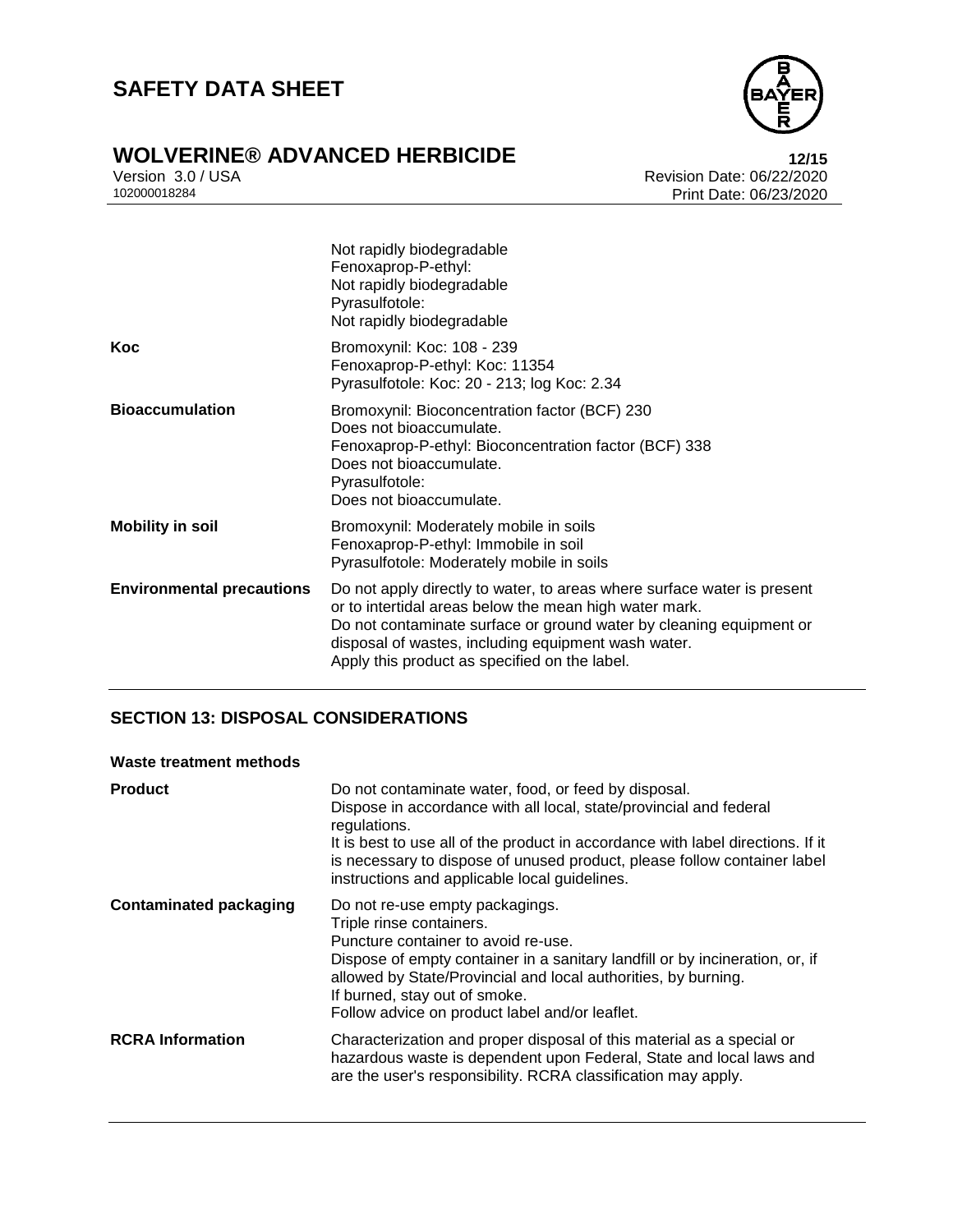

# **WOLVERINE® ADVANCED HERBICIDE**<br>Version 3.0 / USA **13/15**<br>Revision Date: 06/22/2020

Version 3.0 / USA Revision Date: 06/22/2020<br>102000018284<br>Print Date: 06/23/2020 Print Date: 06/23/2020

#### **SECTION 14: TRANSPORT INFORMATION**

| 49CFR                    |                                                          |
|--------------------------|----------------------------------------------------------|
| UN number                | 3082                                                     |
| Class                    | 9                                                        |
| Packaging group          | Ш                                                        |
| Marine pollutant         | Marine pollutant                                         |
| Proper shipping name     | ENVIRONMENTALLY HAZARDOUS SUBSTANCES, LIQUID,<br>N.O.S.  |
|                          | (FENOXAPROP-P-ETHYL, BROMOXYNIL, NAPHTHALENE)            |
| <b>RQ</b>                | Reportable Quantity is reached with 3,448 lb of product. |
| <b>IMDG</b>              |                                                          |
| UN number                | 3082                                                     |
| Class                    | 9                                                        |
| Packaging group          | Ш                                                        |
| Marine pollutant         | <b>YES</b>                                               |
| Proper shipping name     | ENVIRONMENTALLY HAZARDOUS SUBSTANCE, LIQUID,<br>N.O.S.   |
|                          | (FENOXAPROP-P-ETHYL, BROMOXYNIL SOLUTION)                |
|                          |                                                          |
| <b>IATA</b>              |                                                          |
| UN number                | 3082                                                     |
| Class                    | 9                                                        |
| Packaging group          | Ш                                                        |
| Environm. Hazardous Mark | <b>YES</b>                                               |
| Proper shipping name     | ENVIRONMENTALLY HAZARDOUS SUBSTANCE, LIQUID,<br>N.O.S.   |

(FENOXAPROP-P-ETHYL, BROMOXYNIL SOLUTION )

This transportation information is not intended to convey all specific regulatory information relating to this product. It does not address regulatory variations due to package size or special transportation requirements.

#### **SECTION 15: REGULATORY INFORMATION**

| <b>EPA Registration No.</b><br><b>US Federal Regulations</b><br><b>TSCA list</b> | 264-1168 |               |
|----------------------------------------------------------------------------------|----------|---------------|
| Solvent Naphtha (petroleum), heavy                                               |          | 64742-94-5    |
| aromatic                                                                         |          |               |
| Alcohols, C11-14-iso-, C13-rich,                                                 |          | 78330-21-9    |
| ethoxylated                                                                      |          |               |
| Bromoxynil octanoate                                                             |          | 1689-99-2     |
| Castor oil, ethoxylated                                                          |          | 61791-12-6    |
| 2-Ethylhexanole                                                                  |          | 104-76-7      |
| Naphthalene                                                                      |          | $91 - 20 - 3$ |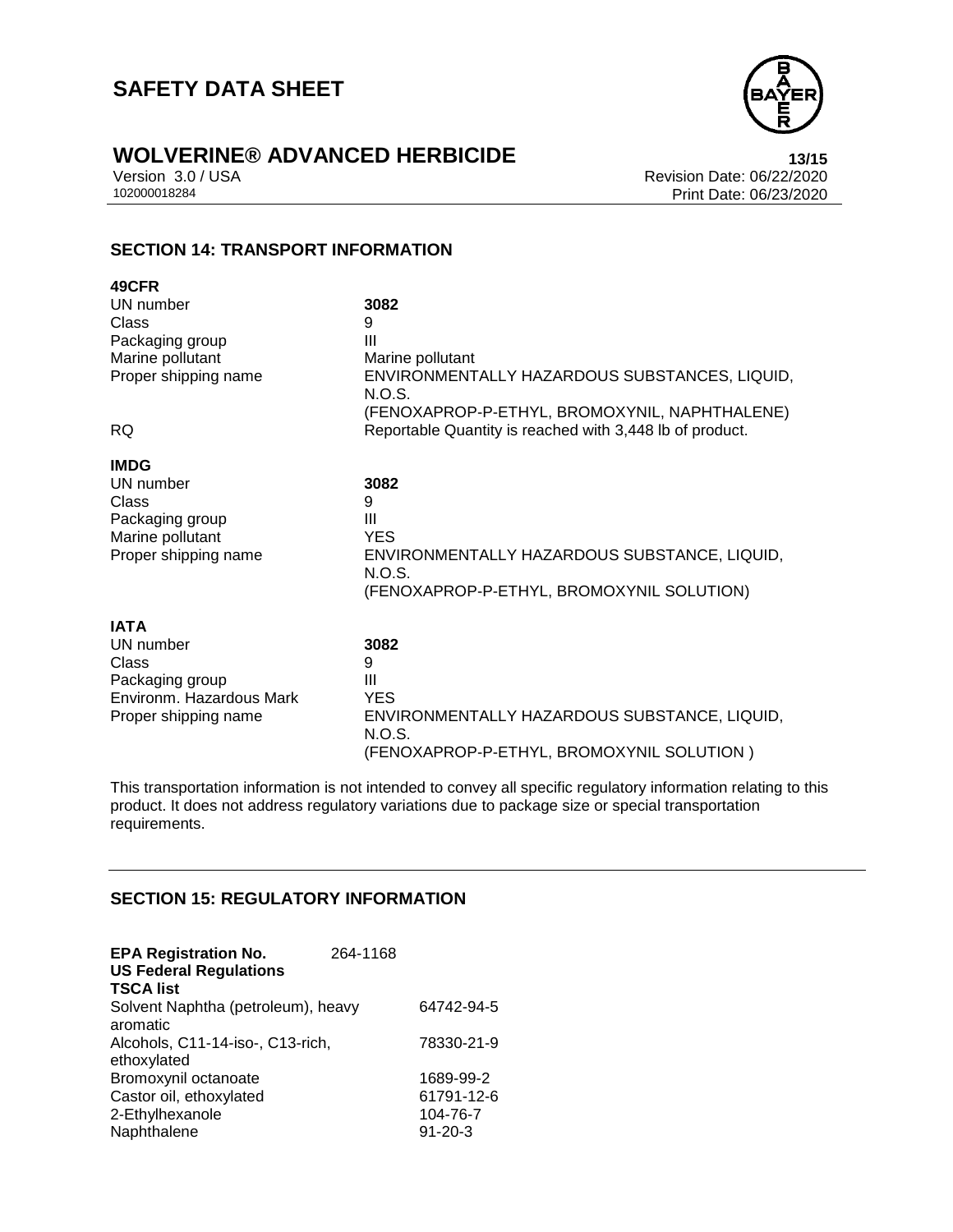

### **WOLVERINE® ADVANCED HERBICIDE 14/15**

Version 3.0 / USA Revision Date: 06/22/2020 Print Date: 06/23/2020

**US. Toxic Substances Control Act (TSCA) Section 12(b) Export Notification (40 CFR 707, Subpt D)** No export notification needs to be made. **SARA Title III - Section 302 - Notification and Information** Not applicable. **SARA Title III - Section 313 - Toxic Chemical Release Reporting** Yes Yes **US States Regulatory Reporting CA Prop65** WARNING: This product contains a chemical known to the State of California to cause cancer. For more information go to www.P65Warnings.ca.gov. Naphthalene 91-20-3

WARNING: This product contains a chemical known to the State of California to cause birth defects or other reproductive harm. For more information go to www.P65Warnings.ca.gov.

| Bromoxynil octanoate                           | 1689-99-2     | Developmental toxin.   |
|------------------------------------------------|---------------|------------------------|
| Toluene                                        | 108-88-3      | Developmental toxin.   |
| Bromoxynil                                     | 1689-84-5     | Developmental toxin.   |
| <b>US State Right-To-Know Ingredients</b>      |               |                        |
| Solvent Naphtha (petroleum), heavy<br>aromatic | 64742-94-5    | CT, NJ, RI             |
| Bromoxynil octanoate                           | 1689-99-2     | NJ.                    |
| 2-Ethylhexanole                                | 104-76-7      | СT                     |
| Naphthalene                                    | $91 - 20 - 3$ | CA, CT, IL, MN, NJ, RI |
|                                                |               |                        |

None.

#### **EPA/FIFRA Information:**

This chemical is a pesticide product registered by the Environmental Protection Agency and is subject to certain labeling requirements under federal pesticide law. These requirements differ from the classification criteria and hazard information required for safety data sheets, and for workplace labels of non-pesticide chemicals. Following is the hazard information required on the pesticide label:

| Signal word:              | Danger!                                                                                                                                                                                             |
|---------------------------|-----------------------------------------------------------------------------------------------------------------------------------------------------------------------------------------------------|
| <b>Hazard statements:</b> | Corrosive - causes irreversible eye damage.<br>Harmful if swallowed or absorbed through skin.<br>Prolonged or frequently repeated skin contact may cause allergic<br>reactions in some individuals. |

#### **SECTION 16: OTHER INFORMATION**

#### **Abbreviations and acronyms**

| 49CFR        | Code of Federal Regulations, Title 49 |
|--------------|---------------------------------------|
| <b>ACGIH</b> | US. ACGIH Threshold Limit Values      |